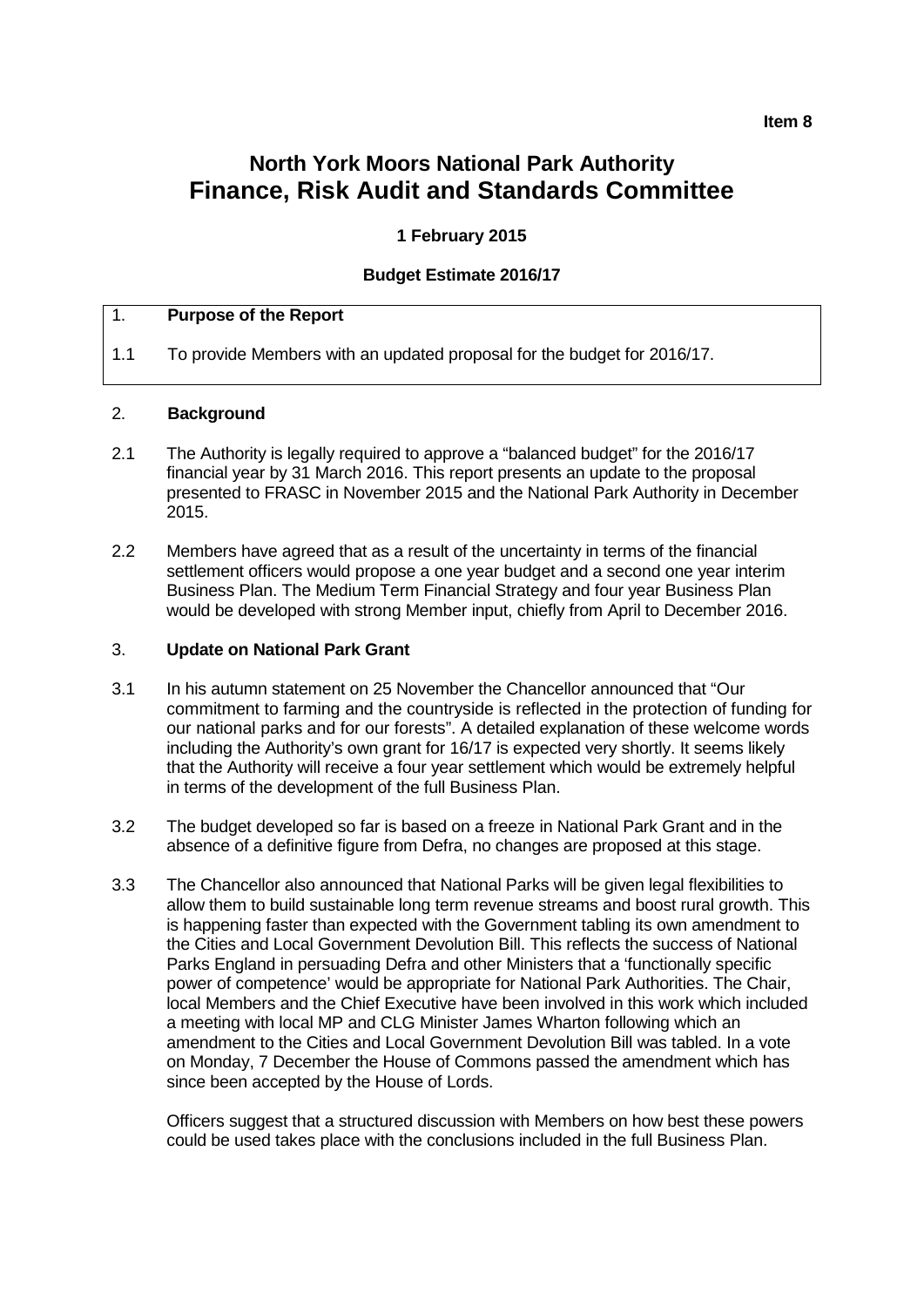## 4. **2016/17 Budget**

4.1 Since the reports in November and December, officers have reviewed progress against both income and expenditure budgets to 31 December 2015 and propose some minor amendments to the budget for 2016/17. The table below summarises the position in relation to expenditure and income for the current financial year 2015/16 after the approved utilisation of reserves, together with a current projection for 2016/17. The detail supporting these figures can be found at **Appendix 1**.

|                               | 2015/16 Latest<br><b>RE Budget</b><br>£'000 | 2016/17<br>Indicative<br><b>Budget</b><br>£'000 |
|-------------------------------|---------------------------------------------|-------------------------------------------------|
| <b>Gross Expenditure</b>      | 6172                                        | 6323                                            |
| <b>DEFRA Grant</b>            | $-4093$                                     | $-4093$                                         |
| Other Income                  | $-2252$                                     | $-2173$                                         |
| Transfer from/to (-/+)Various | 173                                         | $-57$                                           |
| Reserves                      |                                             |                                                 |
| <b>Net Budget</b>             | 0                                           |                                                 |

4.2 As before, the current estimate assumes a pay award of 1% in 16/17 although this will be subject to consultation between the employers and the Union which has not yet been undertaken. The National Insurance changes which are to be implemented in April 2016 have been factored into the estimates.

The overall income figure (showing a decline) hides a complex picture. In the last financial year substantial sums were received from York Potash through several routes which cannot be repeated in 16/17. At present no substantial income from this source is budgeted for, but may occur. The budget assumes an overall *increase* in earned income from other sources in line with the income generation strategy. Turning to income from grant aid, this typically exceeds in practice the figure budgeted for at this stage in the year by some margin, but there is not sufficient confidence in bids other than TEL to include the associated sums in the budget.

Officers would be very disappointed if the outturn figure for income in 16/17 did not exceed the 15/16 figure by some margin.

### 4.3 **Updated Income Projections**

The following amendments have been included in the budget proposals (which had already included a variety of increased income figures):

- Planning Fee income Based on an assessment of the likelihood of an increase in planning fees by central Government, the latest information on fees this year and ideas for better promotion of the paid service, it is proposed to increase the budget by £30k for 2016/17.
- Enforcement Fee income the draft budget includes £10k for enforcement income for 2016/17. Based on progress to date it is proposed to reduce this to £5k to reflect a more cautious view.
- Visitor Centre Sales increases and decreases across the Moors Centre, Sutton Bank, Central sales and Spout House net to an overall increase in budgeted income of £400. This reflects a long record of under-recovery of income from Spout House and Central sales, and masks a budgeted increase of £10k in Visitor Centre sales.
- Web-site donations a minor increase of £1k is proposed.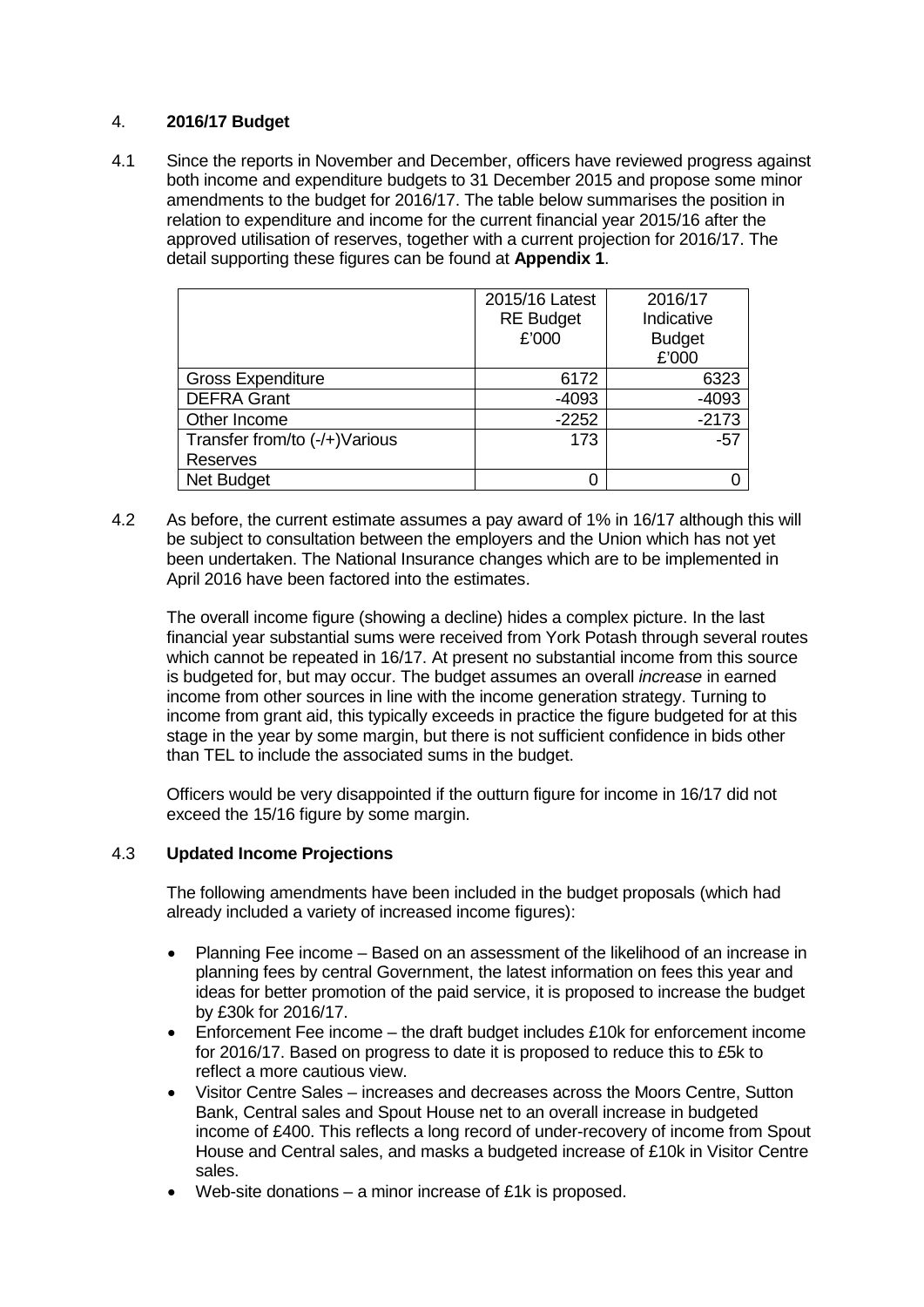## 4.4 **Updated Expenditure Budgets**

Officers are suggesting that additional expenditure is added to the budget in view of a) the success in generating increased income, b) the removal of the threat of significant reductions in core grant and c) the pattern of underspend over the last few years. The proposals are:

- New Local Plan (and Management Plan review) £35k towards the required evidence base etc.
- Sutton Bank £20k for feasibility study.
- Match funding, invest to save, work on the Trust etc. 45k.
- Tour De Yorkshire £13k towards promoting the events and supporting communities.

These are all one-off items which will not inhibit the ability of Members to direct resources to chosen priorities in the Business Planning process. They are also all activities which either satisfy agreed priorities or reflect Members' recent decisions.

#### 5. **Reserves**

- 5.1 The level of reserves is periodically checked for adequacy and continually monitored with the Authority's s151 Officer. The current position is to:
	- Maintain an unallocated emergency reserve of £320k (increased from £220k in June 2015) to deal with the costs associated with dealing with exceptional and unexpected events.
	- Earmarked Capital and Maintenance reserves are to fund future planned 'lumpy' or likely expenditure such as essential repair and equipment replacement costs.
	- Earmarked Revenue Reserves are to cover specific match funding commitments for externally funded projects which span a number of financial years. The exact amounts to be drawn down from these reserves varies from year to year. These reserves also cover 'ring-fenced' resources which are subject to stringent conditions in relation to their usage (i.e. s106 contributions).
	- General Reserves are to assist in 'smoothing' the impact of any unforeseen budgetary pressures and act as a safeguard against variations in earned income and non-discretionary expenditure from year to year.
	- In addition at the year-end an amount is transferred to reserves to cover work in progress on projects which the Authority is contractually committed to but which are not sufficiently complete to create an accrual in the accounts (carry forward). These sums are immediately 'reversed' into the budget in the following financial year following approval by this committee.
- 5.2 The current projected end of year reserve in 2015/16 is £1,616k (including the potential year-end surplus forecast at Q3 largely as a result of focused effort on income generation over budgeted spend). Officers consider that the level of reserves now needs to be considered in the light of the more promising budgetary outlook but also that the level of reserves held by the Authority is significantly lower than the reserves held by some comparator organisations. Given the need to drawdown the match funding for 'This Exploited Land' in 2016/17, the probability that significant further match funding will be needed for other projects and the ambitious aspirations in relation to large scale projects such as Sutton Bank it is proposed that subject to the additional costs highlighted at paragraph 4.4, revenue reserves are replenished in 2016/17 prior to major decisions as part of the Business Planning process. The table below proposes an allocation of reserves for Members' consideration.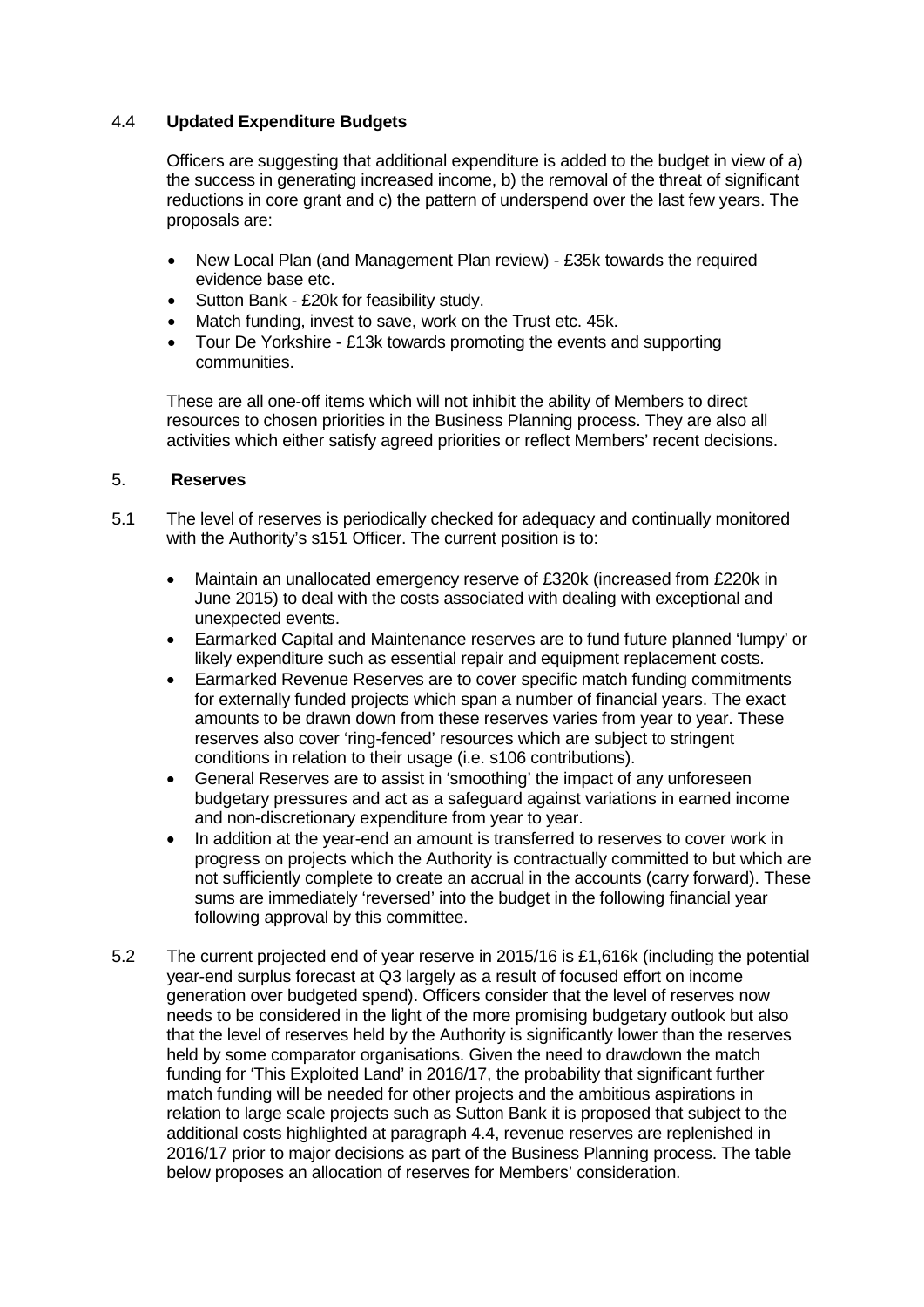|                                  | 2015/16 RE Budget<br>£'000 | 2016/17 0E Budget<br>£'000 |
|----------------------------------|----------------------------|----------------------------|
| <b>Opening Reserves Balance</b>  | 1,300                      | 1,616                      |
| Use of General                   | 316                        | $-57$                      |
| Reserves/Transfer                |                            |                            |
| <b>Predicted Reserve Balance</b> | 1,616                      | 1,559                      |
| at year-end, split between:      |                            |                            |
| <b>General Reserves</b>          | 636                        | 829                        |
| Earmarked s106                   | 135                        | 135                        |
| reserve                          |                            |                            |
| <b>Emergency Reserve</b>         | 320 <sup>°</sup>           | 320                        |
| <b>Earmarked Capital</b>         | 275                        | 275                        |
| <b>Reserves</b>                  |                            |                            |
| Ear-marked Revenue<br>Reserves   | 250                        | 0                          |

5.3 While £1,616k is the current expected year-end reserve balance for 2015/16 this is dependent on the level of any revenue budget under-spends by the Authority, and the extent to which these under-spends have to be allocated to ear-marked reserves (because they represent commitments to spend sometime in the future) or general reserves, which could potentially be used to meet any immediate funding gaps arising in 2016/17 or beyond.

### 6 **Financial and Staffing Implications**

6.1 These are covered in the main part of the report.

# 7. **Contribution to National Park Management Plan**

7.1 The aim of the report is ultimately to maximise the achievements of Park purposes and the Management Plan.

### 8. **Legal Implications**

8.1 The Authority has to set a balanced budget by 31 March 2016 and this report is part of the process to be undertaken in order to ensure that this is done.

# 9. **Recommendation**

9.1 That Members note the proposals for the budget 2016/17 and contents of this report, and approve the work to date including the allocation of reserves in section 5.

Contact Officers: Andy Wilson - Chief Executive/National Park Officer Karen Iveson - S151 Officer Irene Brannon - Director of Corporate Services Tel No 01439 772700

**Background papers to this Report -** Budget report to NPA December 2015 **File ref.**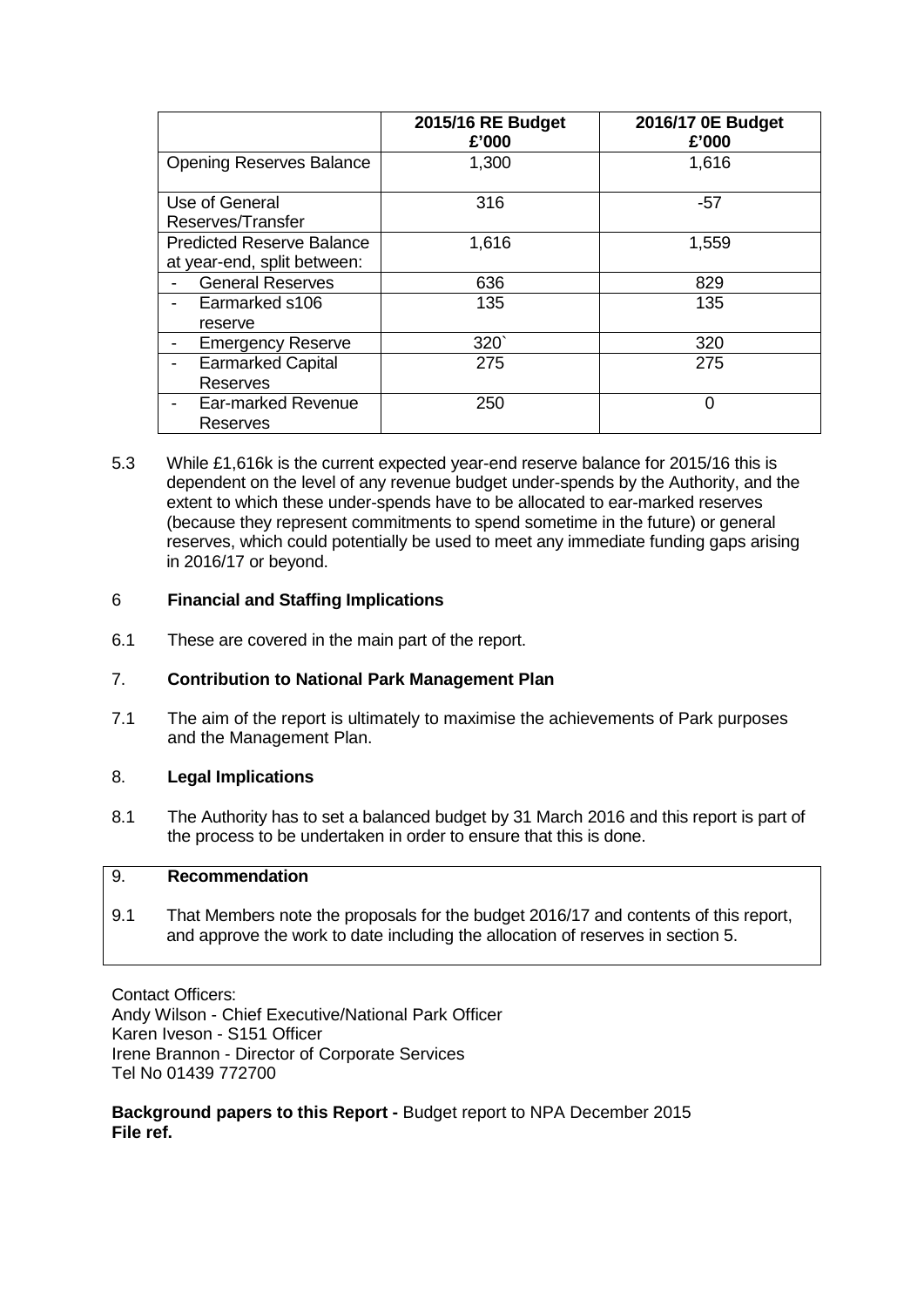O:\Committees\FRAS Committee 1 Feb 2016\Public\Appendix 1 Draft 2016 2017 Budget EstimateAppendix 1 Draft 2016 2017 Budget Estimate

|                                               | Col. 1               | Col.2                | Col. 3.             |
|-----------------------------------------------|----------------------|----------------------|---------------------|
|                                               | 2015/16              |                      |                     |
| <b>FUNCTION</b>                               | <b>Revised</b>       | <b>Draft</b>         | <b>Difference</b>   |
| <b>Conservation Natural Environment</b>       | <b>Estimate</b>      | OE 2016/17           | RE 15/16 & OE 16/17 |
| <b>Woodlands &amp; Trees</b>                  | 4,000                | 4,000                | $\pmb{0}$           |
| Income                                        |                      |                      | $\pmb{0}$           |
| Net Expenditure                               | 4,000                | 4,000                | $\overline{0}$      |
| Moorland                                      | 26,160               | 26,160               | $\overline{0}$      |
| Income                                        | $-21,750$            | $-21,750$            | $\pmb{0}$           |
| Net Expenditure                               | 4,410                | 4,410                | $\overline{0}$      |
| Wetlands & Water                              | 118,320              | 112,490              | $-5,830$            |
| Income                                        | $-121,900$           | $-102,500$           | 19,400              |
| Net Expenditure                               | $-3,580$             | 9,990                | 13,570              |
| <b>Farmed Land</b>                            | 280,400              | 245,000              | $-35,400$           |
| Income                                        | $-65,000$            |                      | 65,000              |
| Net Expenditure                               | 215,400              | 245,000              | 29,600              |
| <b>Biodiversity and Wildlife Conservation</b> | 43,000               | 43,000               | $\boldsymbol{0}$    |
| Income                                        | 0                    |                      | $\pmb{0}$           |
| Net Expenditure                               | 43,000               | 43,000               | $\mathbf 0$         |
|                                               |                      |                      |                     |
| Employees                                     | 301,710              | 277,410              | $-24,300$           |
| Recharges                                     | 154,500              | 154,500              | $\mathbf 0$         |
|                                               |                      |                      |                     |
| <b>Gross Expenditure</b>                      | 928,090              | 862,560              | $-65,530$           |
| Income                                        | $-208,650$           | $-124,250$           | 84,400              |
| <b>NET TOTAL</b>                              | 719,440              | 738,310              | 18,870              |
| <b>Conservation Cultural Heritage</b>         |                      |                      |                     |
| <b>Buildings</b>                              | 29,170               | 29,170               | $\pmb{0}$           |
| Income                                        | $-25,870$            | 0                    | 25,870              |
| Net Expenditure                               | 3,300                | 29,170               | 25,870              |
| Archaeology                                   | 73,130               | 54,080               | $-19,050$           |
| Income                                        | $-54,970$            | $-45,580$            | 9,390               |
| Net Expenditure                               | 18,160               | 8,500                | $-9,660$            |
| <b>Enhancement Schemes</b>                    | 141,010              | 682,780              | 541,770             |
| Income                                        | $-96,360$            | $-430,930$           | $-334,570$          |
| Net Expenditure                               | 44,650               | 251,850              | 207,200             |
| <b>Conservation Areas</b>                     | 11,230               | 11,230               | $\pmb{0}$           |
| <b>Local Culture &amp; Tradition</b>          | 2,500                | 2,500                | $\mathbf 0$         |
|                                               |                      |                      |                     |
| Employees                                     | 99,820               | 105,400              | 5,580               |
| Recharges                                     | 73,850               | 73,850               | $\mathbf 0$         |
|                                               |                      |                      |                     |
| <b>Gross Expenditure</b>                      | 430,710              | 959,010              | 528,300             |
| Income                                        | $-177,200$           | $-476,510$           | $-299,310$          |
| <b>NET TOTAL</b>                              | 253,510              | 482,500              | 228,990             |
| <b>Recreation Management</b>                  |                      |                      |                     |
| <b>National Trails</b>                        | 132,740              | 131,940              | $-800$              |
| Income                                        | $-108,860$           | $-108,860$           | $\pmb{0}$           |
| Net Expenditure                               | 23,880               | 23,080               | $-800$              |
| Access to Open Land                           | 369,230              | 363,420              | $-5,810$            |
| Income                                        | $-72,000$            | $-59,000$            | 13,000              |
| Net Expenditure                               | 297,230              | 304,420              | 7,190               |
| Visitor Mgt & Facilities                      | 59,900               | 64,900               | 5,000               |
| <b>Car Parks</b>                              | 119,870              | 120,650              | 780                 |
| Income                                        | $-410,520$           | $-395,520$           | 15,000              |
| Net Expenditure<br><b>Targeted Outreach</b>   | $-290,650$<br>24,720 | $-274,870$<br>24,820 | 15,780<br>100       |
|                                               |                      |                      |                     |
| Income<br>Net Expenditure                     | $-7,000$<br>17,720   | $-7,000$<br>17,820   | $\mathbf 0$<br>100  |
|                                               |                      |                      |                     |
| Employees                                     | 127,420              | 131,960              | 4,540               |
| Recharges                                     | 287,800              | 287,800              | $\mathbf 0$         |
|                                               |                      |                      |                     |
| <b>Gross Expenditure</b>                      | 1,121,680            | 1,125,490            | 3,810               |
| Income                                        | -598,380             | $-570,380$           | 28,000              |
| <b>NET TOTAL</b>                              | 523,300              | 555,110              | 31,810              |
| <b>Promoting Understanding</b>                |                      |                      |                     |
| <b>Visitor Centres</b>                        | 563,050              | 506,340              | $-56,710$           |
| Income                                        | $-242,550$           | $-223,150$           | 19,400              |
| Net Expenditure                               | 320,500              | 283,190              | $-37,310$           |
| Info & Interp Services                        | 353,110              | 261,520              | $-91,590$           |
| Income                                        | $-319,810$           | $-218,110$           | 101,700             |
| Net Expenditure                               | 33,300               | 43.410               | 10,110              |
| <b>Education Service</b>                      | 75,390               | 76,980               | 1,590               |
| Income                                        | $-17,100$            | $-17,100$            | $\boldsymbol{0}$    |
| Net Expenditure                               | 58,290               | 59,880               | 1,590               |
|                                               |                      |                      |                     |
| Employees                                     | 195,710              | 208,660              | 12,950              |
| Recharges                                     | 260,180              | 260,180              | $\overline{0}$      |
|                                               |                      |                      |                     |
| <b>Gross Expenditure</b>                      | 1,447,440            | 1,313,680            | $-133,760$          |
| Income                                        | $-579,460$           | $-458,360$           | 121,100             |
| <b>NET TOTAL</b>                              | 867,980              | 855,320              | $-12,660$           |